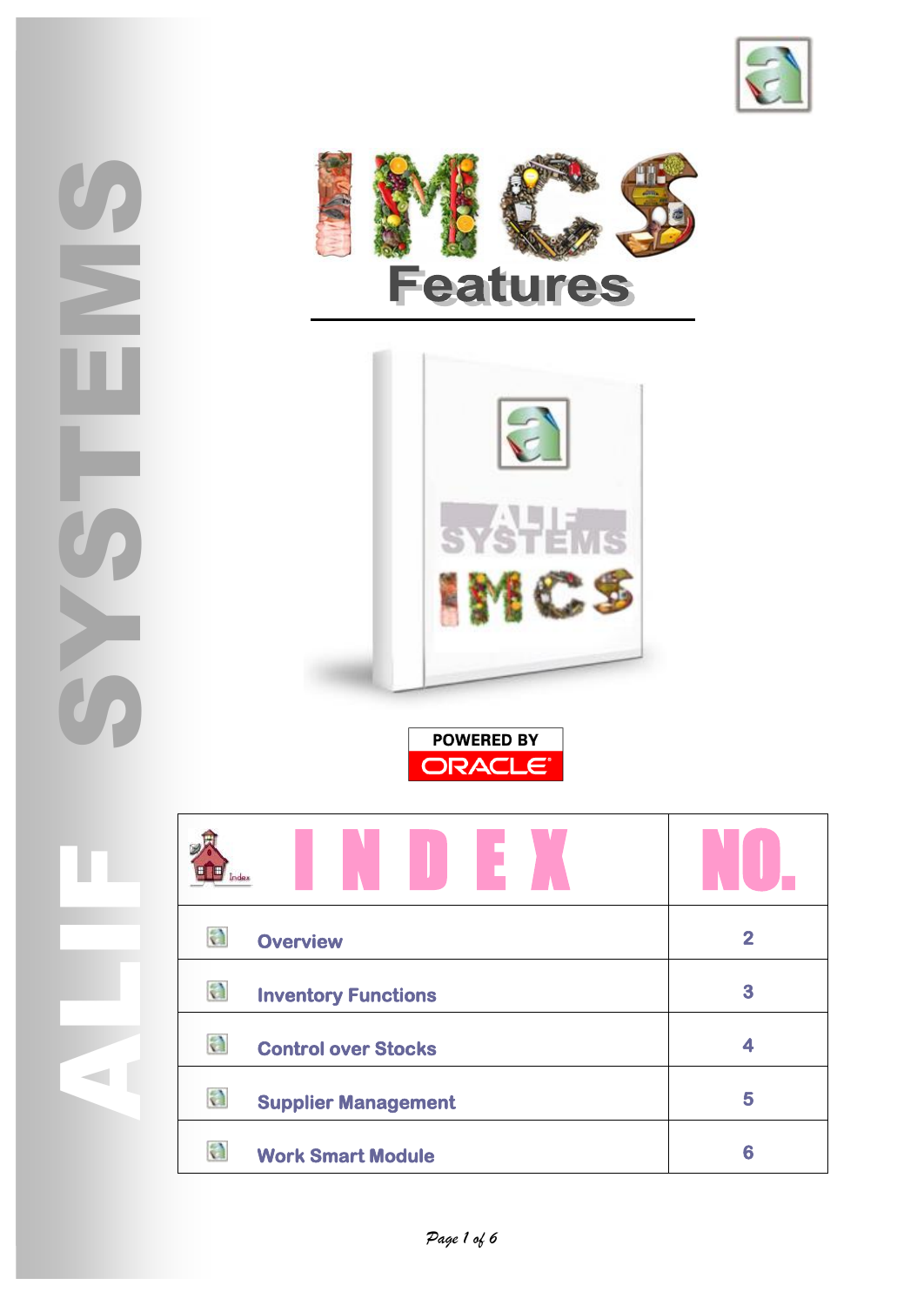

### **Overview**



*ALIF IMCS (Inventory Management & Costing System)* is a specialized System for the Hospitality Industry. Positioned to operate on the cloud or on a local network, the system is good for all sizes of organizations – be it a Small Restaurant, Hotels with Multiple outlets, Banquet Caterers, or Flight Caterers.

**IMCS** System not only takes care of day-to-day inventory requirements but also enables the users to control Costs and avoid stock-outs.

There is an Optional Work-Smart Module through which the Organisations Processes can be mapped and the Work Flow can be set. Accordingly, through this method, each user would be prompted on screen of what work is pending for him. Also he can have access to some MIS information, depending on his role in the Organisation.

The system has a host of parameters, which can be turned off or on depending on the end user requirements, so that although the same system is installed for all the above industries, the system becomes specific to the requirements of the particular industry.

**IMCS** is totally integrated with ALIF BOSS system. Data captured in IMCS flows directly into Boss thus reducing any manual intervention / batch mode transfers. Thus Bill Booking and Consumption JVs are taken care of directly. Also Debit Notes raised for Rate Contract Violations & Provision Entries for UnBilled GRNs can be done effortlessly.

ALIF SYSTEMS have been running in many countries - India, UAE, Sri-Lanka, Nepal, Maldives, UK, etc. Special care is taken to keep the system up-to-date in terms of statutory compliances of the particular countries like VAT, TDS, etc.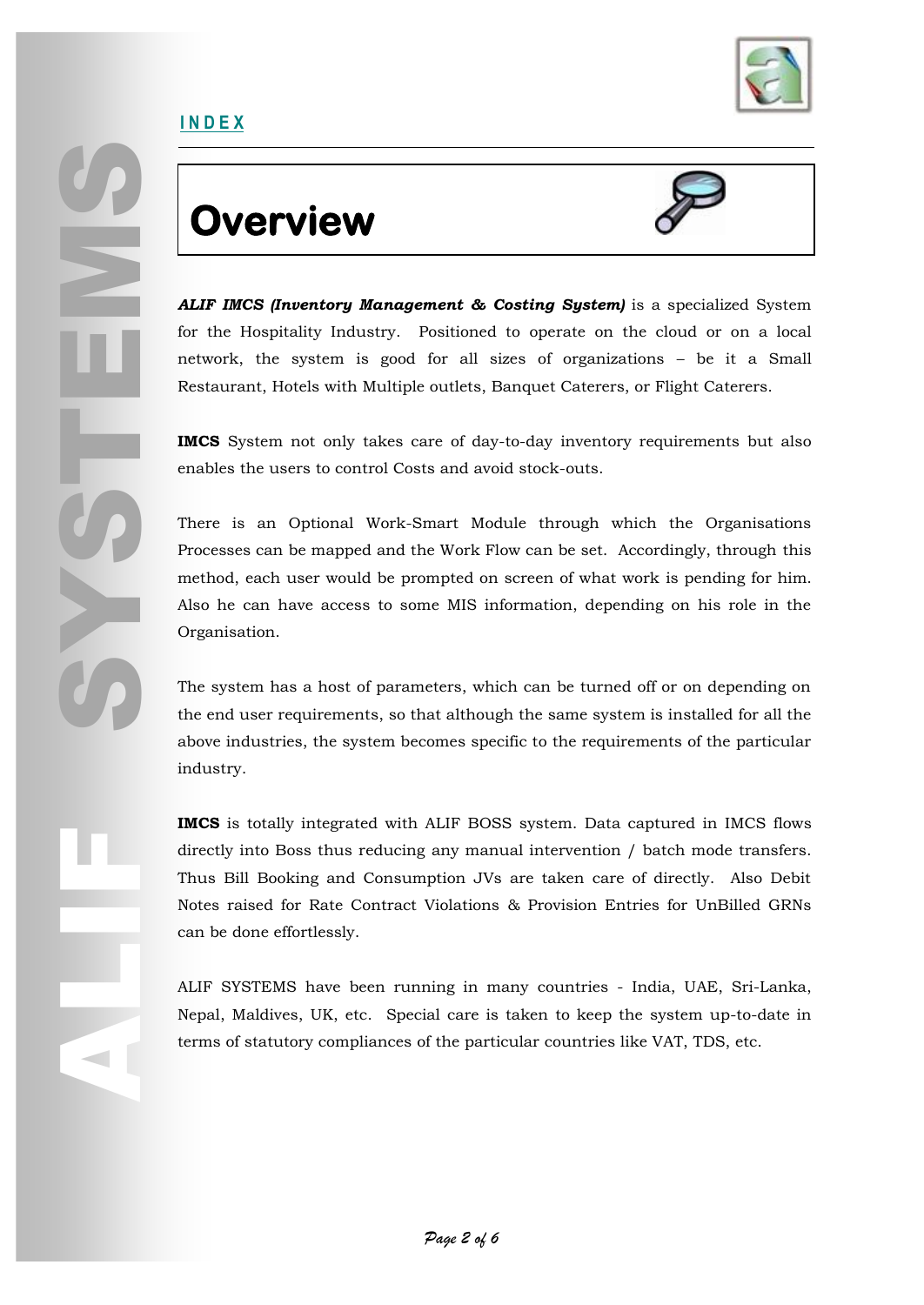

## **Inventory Functions**



**Grouping of Inventory:** IMCS allows Inventories to be grouped for the purposes of setting up certain parameters / reporting. 3 levels of Grouping – GROUP, SUB-GROUP, CATEGORY are permitted.

**Floating Stock / Current Assets Inventory:** The Hospitality Industry has peculiar requirements of certain Inventory Items which are not written off when issued from store, but are to be written off when discarded. The system enables you to keep track of such inventory not only at the Store Level but also at the Department Level and also takes care of proper costing at each level.

**Non-Stock Items:** For Items of Daily Consumption, the system makes it very easy for the enduser departments. The Requistions would be automatically converted into Indents and be available straight away for raising Purchase Orders. Also the Receiving Clerk would be able to see against whose Requisition the material is being received.

**Multiple Years Data Storage:** The system enables Data to be kept for as many years as required. Reporting for all earlier years is also possible.

**Monthly Store Closure:** Once Store Closure is done – no further entries / modifications are permitted for that month for that store. This ensures data integrity. Two months, however, can be live at the same time – meaning that entries in May can take place while April is still open. The system will not permit entries of June if April is not closed.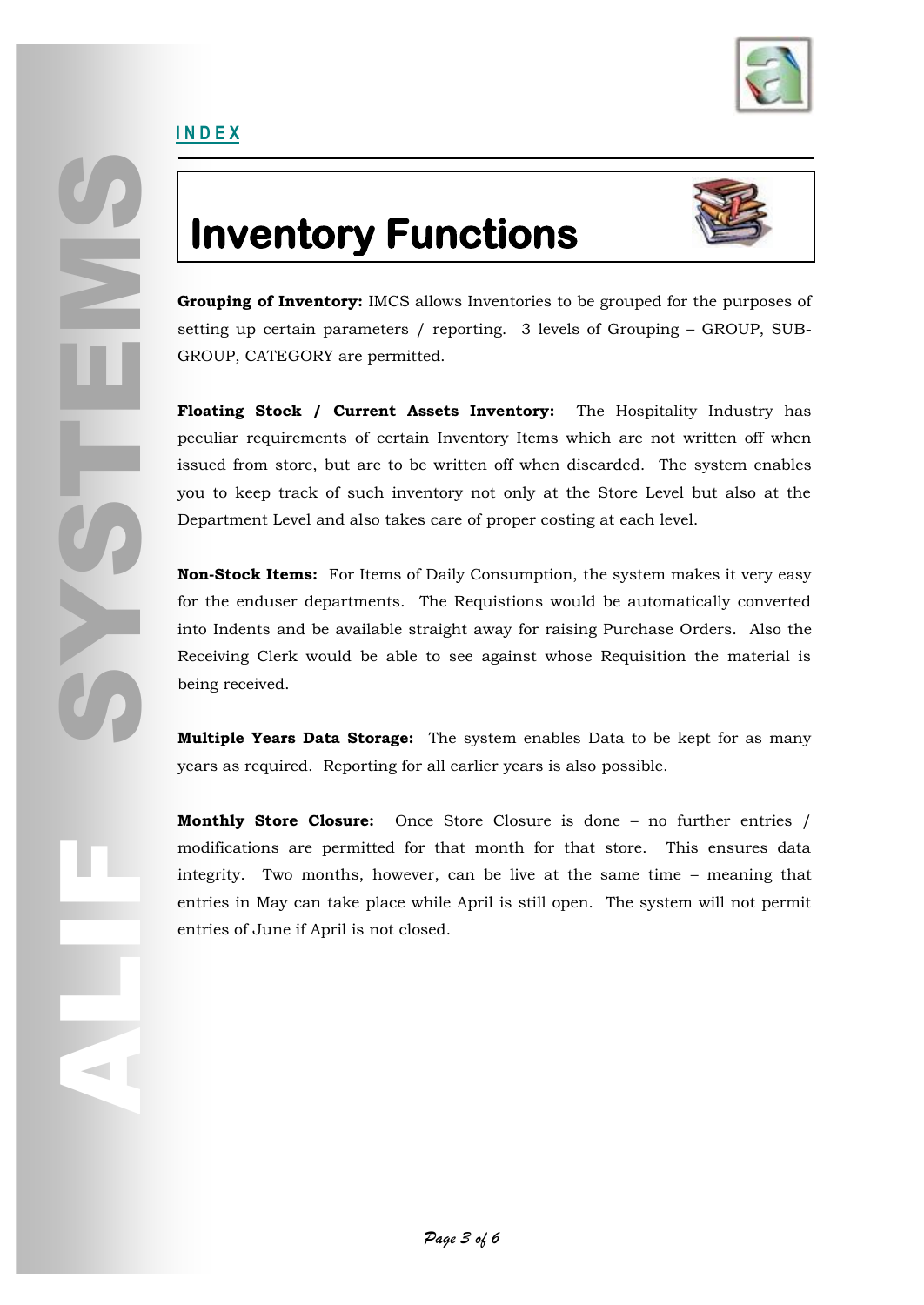

## **Control over Stocks**



Avoid Stockouts:<br>
Avoid Stockouts:<br>
computed based on<br>
for which Requisition<br>
prompt the Users as<br>
Avoid Excess Proce<br>
also in the system.<br>
and its Authorisation<br>
Receiving Controls<br>
specified in the PO.<br>
same is defined i **Avoid Stockouts:** System has the facility to define Re-Order Levels (which can be computed based on Par-Qty Consumption and Lead Time for Delivery. Any item for which Requisitions are raised, if the Re-Order Level is Hit, the system would prompt the Users as to the requirement of making PO for the same.

**Avoid Excess Procurement –** We can define Re-order Quantity and its multiples also in the system. Purchase Orders cannot be raised without the Purchase Indent and its Authorisation.

**Receiving Controls –** The Receiving Clerk can only accept Items which have been specified in the PO. Excess Quantity upto a %age can be accepted provided the same is defined in the Item Master e.g. Fish etc.

**Memorandum RR –** The system provides an option for the receiving clerk to receive something which is not part of the PO. This may be in case of a brand change / different supplier etc. All such receivings can then be converted into proper RRs after the correct PO has been associated with it. Store Closure of a month will not be permitted if any Memorandum RR is still pending to be converted to a regular one.

**Items nearing Expiry Date -** On-Line Information can be shown on which items are nearing its Expiry Date, so that the same may be used up before throwing it away.

Frem:<br>
are n<br>
away<br>
Reco<br>
Adjus<br>
Curre<br>
Litem<br>
throu **Reconcilation of System & Physical Inventory –** Stock Reports can be taken and Adjustments if any can be done, both at Store Level and at Department Level (for Current Asset Items)

**Item Conversions –** Bulk Purchases when split into small portions can be done through the above module.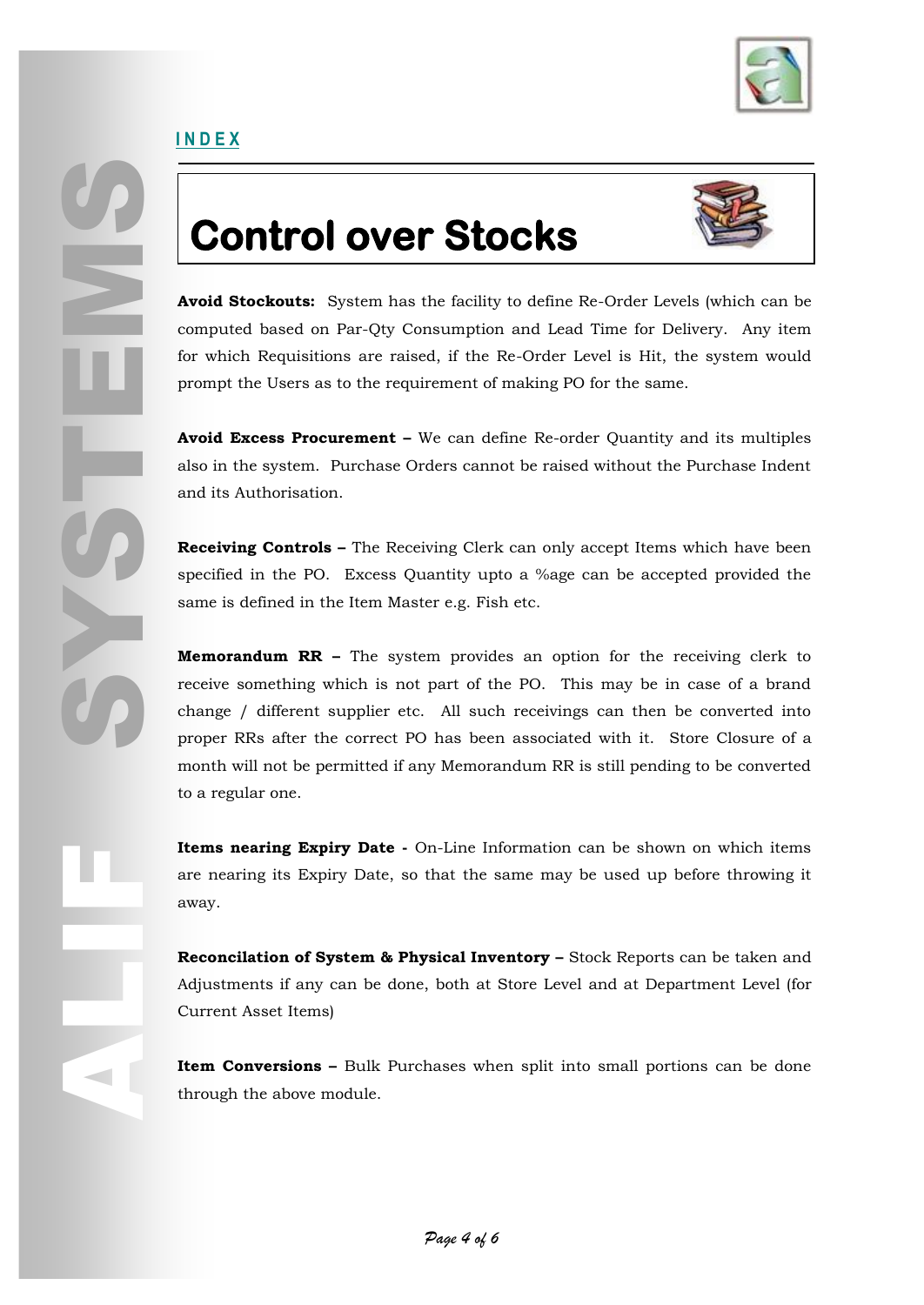

### **Supplier Management**



**Quotations:** Supplier Quotations can be imported from Excel Sheets. The Quotations may have end dates and also different rates based on Procurement Quantity.

**Rate Contracts:** Those suppliers for whom Rate Contracts are to be signed can be entered in the system. Multiple Rate Contracts may be signed for the same item with different vendors. On violation of Contracts, there is an option to raise Debit Notes against the Original Supplier.

**Suppliers Analysis:** While making a PO, for any item, an on-line query would show the Rates offered by different Suppliers, the last 3 purchases made and the Suppliers Performance can be compared.

**Suppliers Performance Analysis:** A Comparative Performance Analysis of different Vendors for an item would show the No. of Orders Placed, Business Given, Delayed Deliveries, Rejections / Returns of Materials supplied, Contract Violations etc. are given, so as to facilitate the Purchase Management to negotiate better.

**Suppliers Payments Monitoring:** Payments to Suppliers becomes a highly automated system, whereby the GRN / RR information is immediately made available to the BOSS Accounting System. In BOSS, the user only needs to select which Bills are to be passed off for payment and also if any part payment needs to be made. The Payment Entries are self-generated from the choices made and the Covering Letters and / or Cheque for the same can be printed straight from the system.